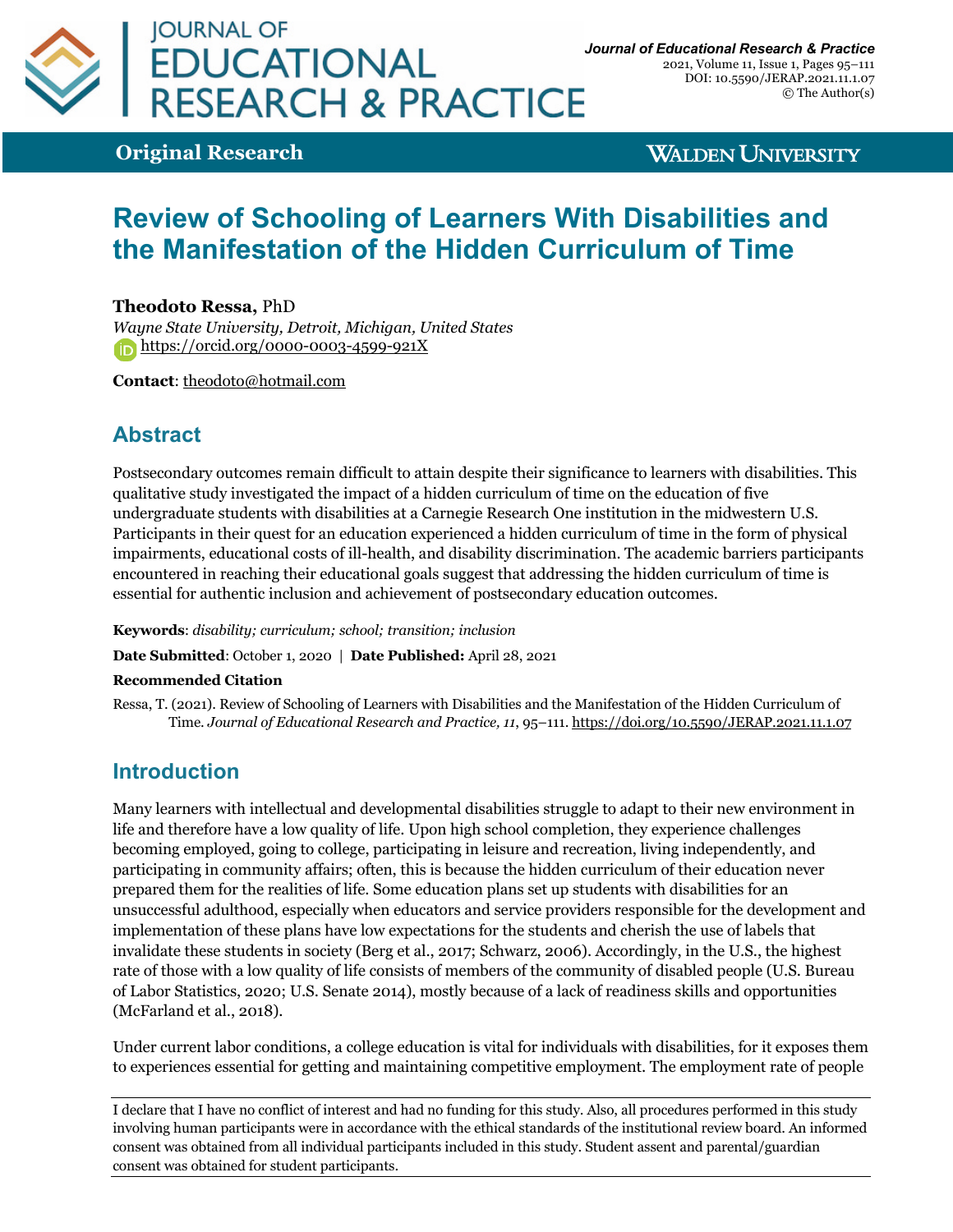with disabilities is higher among those who have a bachelor's degree (28.2%) than those with less than a high school diploma (15.5%) (U.S. Bureau of Labor Statistics, 2020). The employment rate of individuals with disabilities, regardless of education level, is still less than that of nondisabled individuals with a bachelor's degree or a high school diploma. The U.S. Bureau of Labor Statistics (2020) report revealed the employment rate of people with and without disabilities was 19.3% and 66.3%, respectively, in 2019, and the unemployment rates for people with and without disabilities was 7.3% and 3.5%, respectively. These disparities are exacerbated by the fact that a college education remains inaccessible to many children and youth with disabilities (hereby referred to as learners with disabilities unless differentiating groups) aspiring to pursue such (U.S. Bureau of Labor Statistics, 2020). Although successful postsecondary outcomes increase possibilities for quality of life, little is known about what constitutes successful education and transitions, prekindergarten through college (P–16), for learners with disabilities.

Many of the early interventions and accommodations in learning institutions focused on creating accessible physical settings (Barnard-Brak et al., 2010). Although there are studies on the varying needs of individuals who have visible disabilities, little of this research has focused on the climate and culture of institutions, and the education system remains unfavorable to individuals with disabilities. Unfortunately, few studies have attempted to comprehend the individual and institutional factors affecting schooling of students with disabilities (Ankeny & Lehmann, 2011; Banks, 2014; Coduti et al., 2017; Connor, 2013; Hetherington et al., 2010; Knight et al., 2018). Consequently, little is known about the hidden curriculum of time and how it influences schooling and the transition to college of learners with disabilities. The main purposes of this paper are twofold: a) explore what a hidden curriculum in relation to learners with disabilities is, how it operates, how it constrains and hampers those students, and b) explicate the notion of time that pertains to this study. My aim is to identify any hidden curricula in order to identify educators' ways of addressing them, improve educational outcomes for learners with disabilities, and reduce the rate of those living on the margins of society and improve their quality of life. It was hypothesized that learners with disabilities have conspicuous conditions that make them vulnerable to institutional practices and schedules. My guiding question was: What kind of hidden curricula of time impact schooling of students with disabilities? This article provides some answers.

# **Hidden Curriculum of Time**

Both time and curriculum have different meanings in different environments. Time is defined differently in different fields (e.g., philosophy, religion, science) and means different things in different locations (based on context, season, event, or activity) and to different groups (e.g., African, European, Chinese) (Carroll, 2010; Zeigler, 2008). Generally, time is theorized as an experience, an event, and a measuring instrument. See Exactly What is Time? (http://www.exactlywhatistime.com/). It is a qualitative and quantitative human experience (Ivey & Hume, 1974; Le Poidevin, 2004) that can either be relative or relational (Núñez et al., 2012; St. Augustine, 2012). Time is also considered a mental arrangement that helps human beings experience their world (Bottini et al., 2015). In education, time is linked to rules and lessons and, therefore, it guides relations and interactions of teachers, staff, students, and their families (Elias, 1992; Luckham & Schulte, 2011; Nordquist, 2020; Núñez et al., 2012; Piasecki, 2011; Russell, 1987). Different tools such as calendars and clocks are used to measure time, especially in a school environment (Bunnag, 2017; Kant, 2004).

On the other hand, a curriculum is what is taught, the implicit knowledge, skills, principles, and values embedded in multiple subjects that students learn in school (Levine, 1981). A "curriculum is a written document depicting the scope and arrangement of a projected educational program for a school (Beauchamp, 1981); or, curriculum is a plan for the education of learners" (Zais, 1976; cited in Nelms, 1991, p. 6). An official curriculum is tailored specifically to prepare students for the adult roles and responsibilities that are decided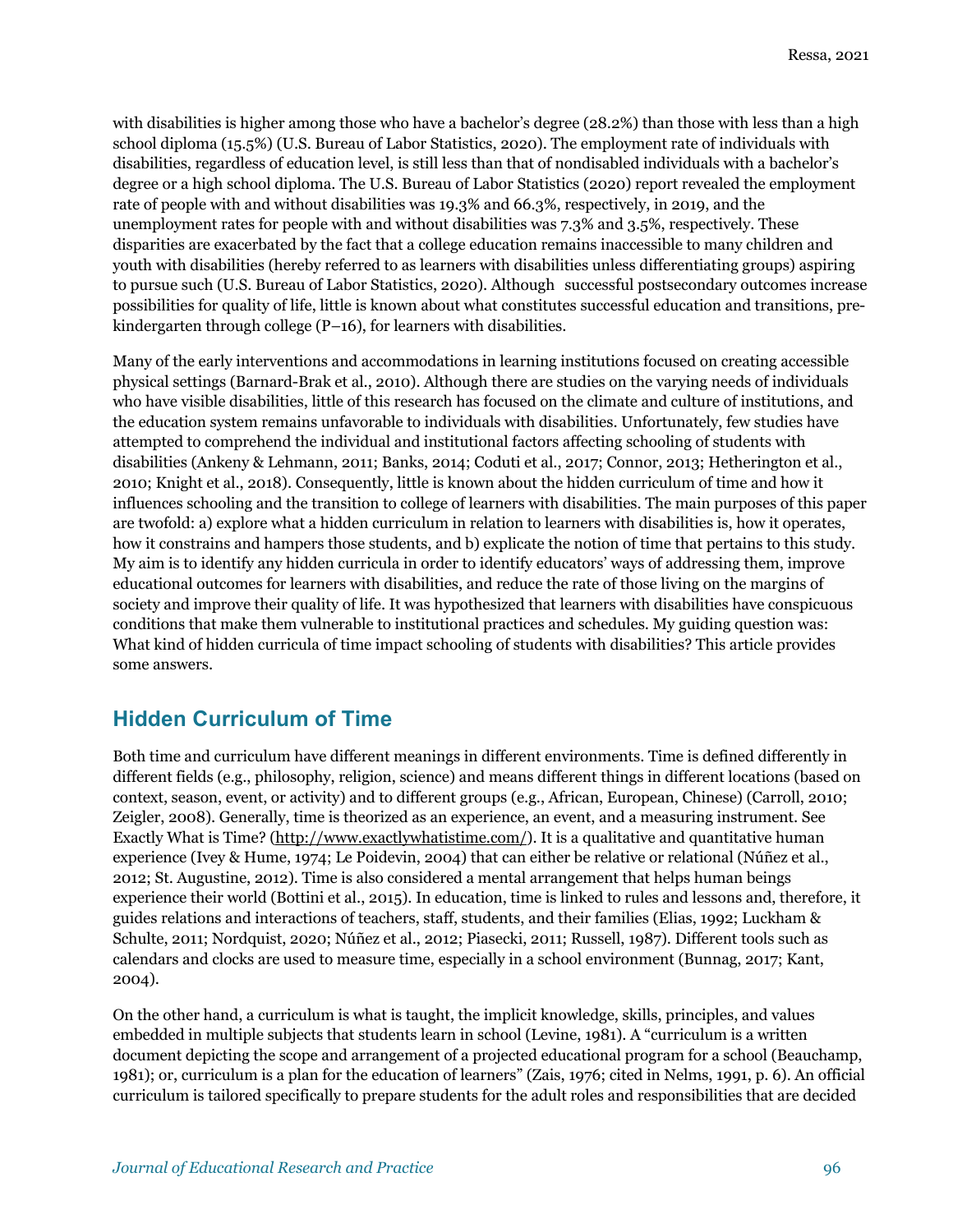upon by experts as important for the survival of a community. It is an "explicit curricula that focus on substantive knowledge and skills" (McLean & Dixit, 2018, p. 3). On the contrary, a hidden curriculum consists of values, norms, and practices that are conveyed without conscious intention during teaching and learning in school settings (Berg et al., 2017; McLean & Dixit, 2018; Semper & Blasco, 2018). Also, a hidden curriculum can refer to inexplicit expectations, outcomes, or messages resulting from the learning process. Oftentimes, the competencies of learners with disabilities (e.g., speaking, writing, or walking) are judged based on time. Those who move or write or think differently and quickly or slowly are speedily judged, labeled, segregated, and placed in special facilities (Danforth, 2014; Samuels, 2017). Then, a hidden curriculum of time is the period lost to learners with disabilities due to obstacles in their learning environment. Portelli (1993) outlines four main ways in which the term hidden curriculum is used:

a hidden curriculum as the unofficial expectations, or implicit but expected messages; a hidden curriculum as unintended learning outcomes or messages; a hidden curriculum as implicit messages arising from the structure of schooling; and a hidden curriculum as created by the students. (p. 345)

Berg et al.'s (2017) single bounded exploratory case study focused on the aspects of college life that are never explicitly taught but remain necessary to function in college settings. Their participants included students with intellectual and developmental disabilities and their guardians, instructors, administration, and transition specialist. Students were interviewed using Vineland Adaptive Behavior Scales—Second Edition (VINELAND–II), with self-reported answers in addition to surveys, document reviews, and classroom observations. Berg et al. (2017) concluded that the students were generally underprepared for postsecondary school and noted several gaps of importance regarding this lack of preparation that specifically related to the hidden curriculum of time. Informed by the findings, Berg et al. (2017) defined a hidden curriculum as "the often unspoken and unacknowledged content and skills that support academic and adult-level performance" (p. 2). Their use of hidden curriculum corresponds to Portelli's first definition, viewing the hidden curriculum as "unofficial expectations" (p. 345). Berg et al. (2017) view the concept of a hidden curriculum more positively, as something that could even be helpful. Those authors (2017) identify three main areas of hidden curriculum as: "adult-based system navigation, persisting challenges with adaptive behavior skills, and disability awareness and disclosure" (p. 4). An example of a hidden curriculum from the first area, adultbased system navigation, is students learning how to get around their school campuses. Also, students decreasing their dependency on school faculty is another form of hidden curriculum. The second area of a hidden curriculum consists of the persistent challenge to acquiring adaptive behavior skills, such as conceptual skills, social skills, and practical skills. All of these skills, or lack thereof, provided a challenge for students and faculty in the study. At the same time, technology was an example of a hidden curriculum that had a positive effect. Students with disabilities could use their "smart phones for mapping transportation routes and staying in contact with peers, advisers, instructors, and parents or guardians" (Berg et al., 2017, p. 5). An example of the disability awareness and disclosure area of a hidden curriculum was students not understanding how disabilities present challenges and that students should look to attain support to help overcome those challenges. Another example in this area was the negative stigma associated with disability and the self-depreciation that comes with it. Students often did not want to discuss their disability because they felt vulnerable. As one professor with a disability said, "[It] saddens me because society taught that… being disabled is bad" (Berg et al., 2017, p. 6). So, the hidden curriculum in this example is a good thing because it advocates for disability awareness. This can help destigmatize disability and help students learn within the prescribed time and least restrictive spaces.

McLean and Dixit (2018), who investigated the hidden curriculum implicit in informal adult education through self-help books, mention that hidden curricula "represent the diverse messages received and lessons learned through students' actual engagement with the processes of schooling" (p. 3), which corresponds to Portelli's third definition, as an "implicit message." McLean and Dixit (2018) mention that "what children and youth learn through their participation in educational institutions… that the experience of schooling lead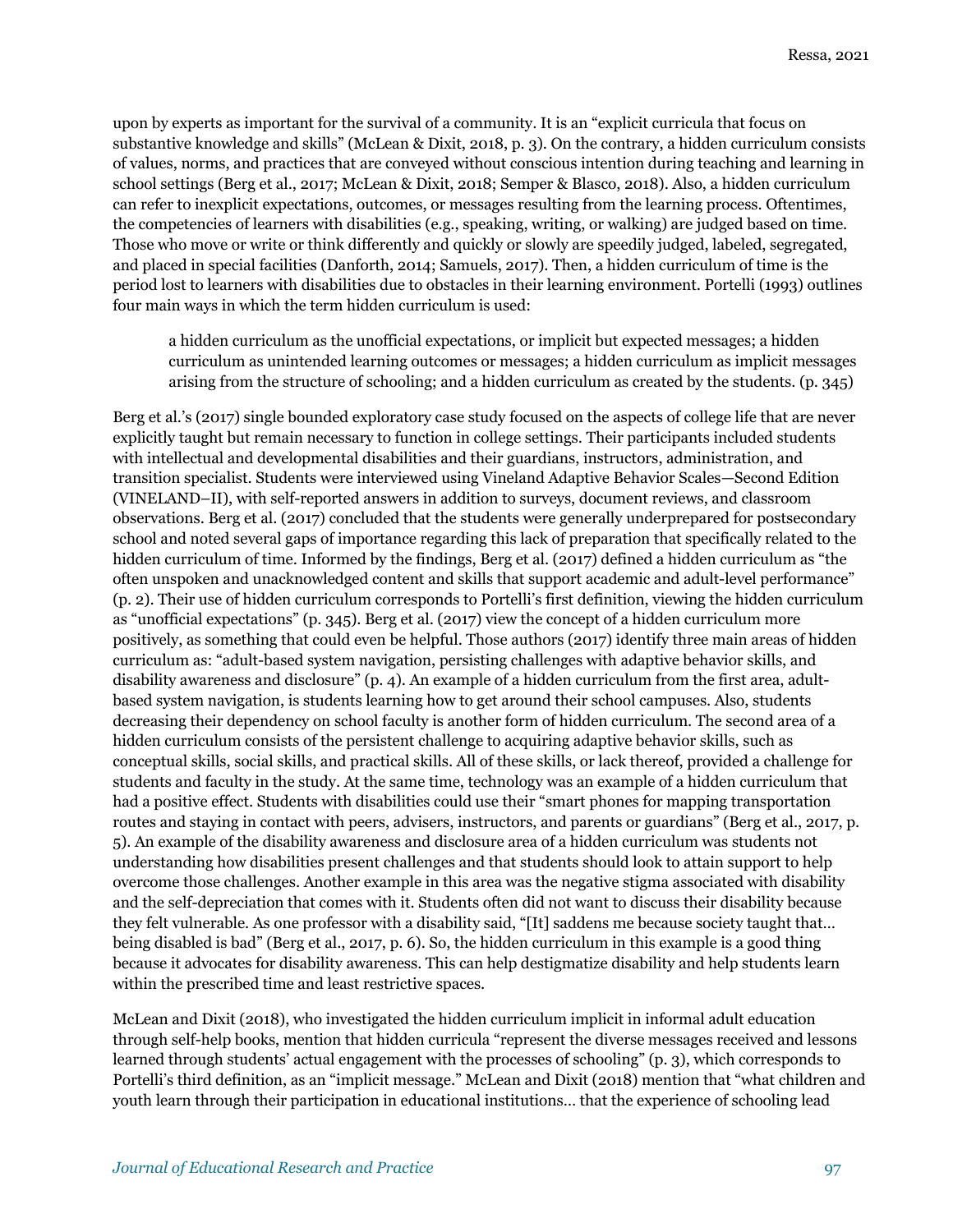children and youth to internalize certain norms and values not explicitly identified in formal curricula—norms and values such as deference to authority and conformity to peer expectations" (pp. 2–3). The non-intentional ideas that students learn by going to school may be good or bad. Some ideas that children encounter implicitly from hidden curricula can be "racist, classist, and sexist" (McLean & Dixit, 2018, p. 4). In all age groups, from primary to postsecondary school students, an "educational" text exists that promotes sexist and racist social norms. Additionally, themes of a perfect society are promoted, where the goal is to fit in, and, if something goes wrong, one can only blame themselves. McLean and Dixit discuss this information when they state these texts include "beliefs that agencies of authority and hierarchical control are working in harmony with them, and that when problems arise, they have their own individual fortitude to rely on" (2018, p. 5). They also discuss the hidden curriculum from a diverse array of self-help books that various adults have read. This discussion has a more benevolent effect. Here, the hidden curriculum is to have a positive outlook on life. No matter the topic of the self-help book that was read, 60 percent of participants said they experienced "learning outcomes relating to positive thinking" (McLean & Dixit, 2018, p. 8). Thus, hidden curricula may not always be a negative effect of education.

Hidden curriculum can lead to inclusion or exclusion of learners and determine their educational outcomes. When hidden curriculum becomes a tool of excluding learners with disabilities, the education system has become a means of punishing those that it considers unworthy. Education of children with disabilities was optional until 1975, when the 94th U.S. Congress enacted the Education for All Handicapped Children Act-EAHCA (Danforth, 2014). Today, over seven million children with disabilities (14% of the student population age 3-21) in the U.S. receive special education services (U.S. Department of Education, 2020). Whereas the purpose of EAHCA (currently the Individuals with Disabilities Education Improvement Act [IDEIA] of 2004) was to make public education accessible to learners with disabilities, in some situations, special education has evolved into a means of denying children with disabilities quality education. Ironically, Black children with disabilities are more likely to be punished than White children with disabilities (Baker, 2019) often because they do not fit into the education structure or meet the expectations and norms of educators, the majority of whom are Whites from middle-class households (Danforth, 2014). Learners are provided with education in order to give back to their community. Contemporary formal education involves school attendance and learning the official curriculum taught by trained and certified educators. An official curriculum has standardized learning activities (Knowles, 1980) that determine students' competency and progress from grade to grade to the time they exit school. Education that adopts community resources to nurture appropriate behaviors, whether formal or informal, is important for an individual and the community (Dewey, 1998). Appropriate education inculcates appropriate values that prepare learners for good citizenship. Whereas there has been a shift in education, moving from a teacher-centered approach, which views the instructor as a transmitter of information, to a student-centered approach, which recognizes the importance of what the student does (Michaels & Ferrara, 2009; Semper & Blasco, 2018), not much shift has occurred when it comes to the education of students with disabilities. And so, many still fail in school and life.

### **Methods**

This qualitative study (Silverman, 2010) is a small case study drawn from a larger study that investigated students' P–16 education experiences (Ressa, 2016). Early accessibility initiatives focused on modifying institutional physical settings in order to accommodate students with physical disabilities such that their schooling, transitions, and integration were assumed to be easy. Since architectural changes in learning institutions have been ongoing, experiences of learners with disabilities can provide information about institutions' climate and culture and their preparedness to support the inclusion of learners with disabilities and train them to be productive adult citizens. Information about learners' conditions, identities, and wellbeing can provide insight into possible experiences in different school settings.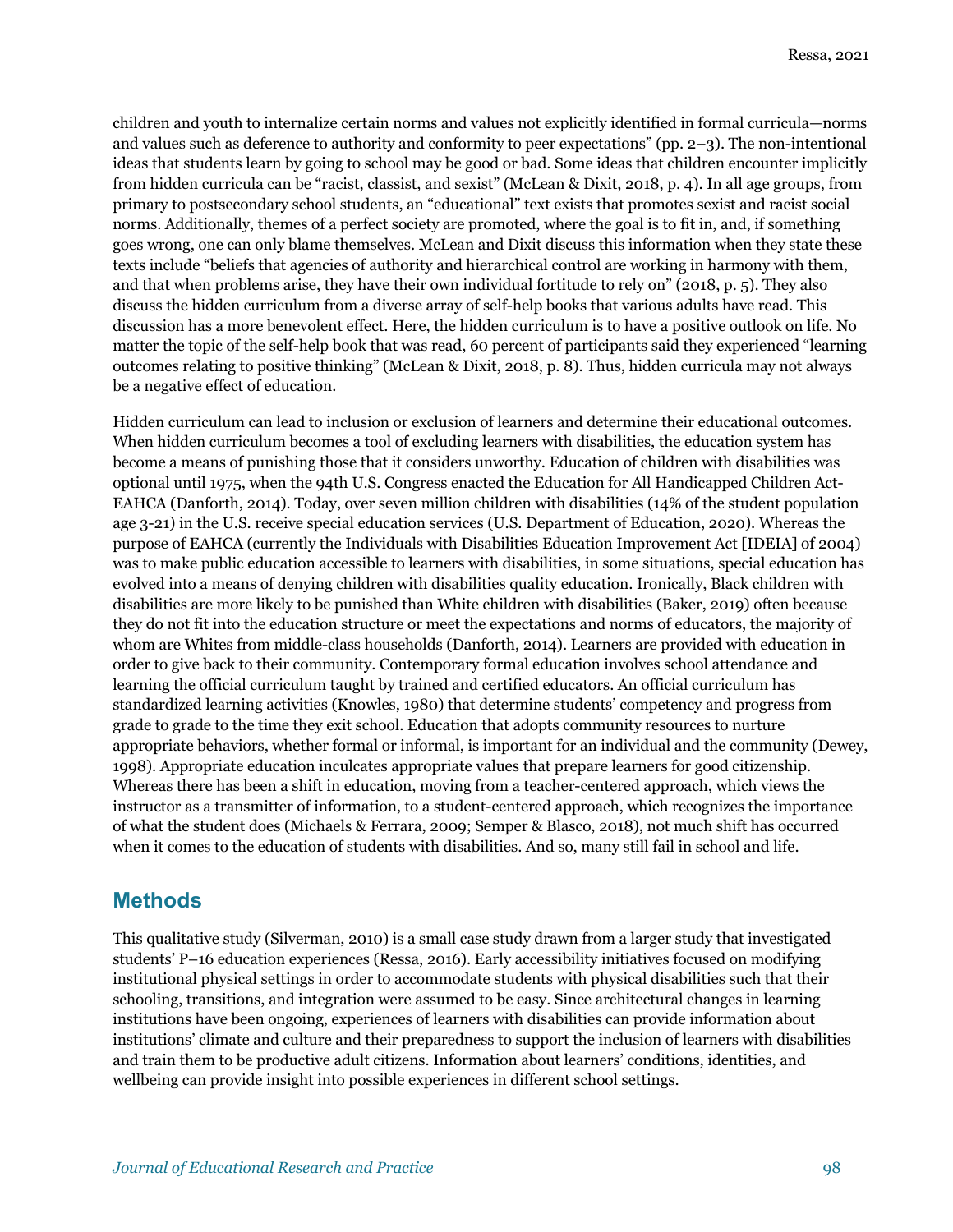To increase the credibility and validity of research findings, I triangulated educational experiences data by comparing the interviews, field notes of participants' observations, and reflections of information (e.g., records and forms) (Cohen et al., 2007). Maximizing participant anonymity and maintaining the integrity of data (e.g., in-depth interviews with students with disabilities) are important exercises in qualitative research (Saunders et al., 2015). Accordingly, I use pseudonyms throughout this paper to protect the identities of participants.

### **Disability Studies**

Theoretically, my study was within the interpretive tradition. The basic tenet of interpretation requires descriptions of social spheres constructed through first-person accounts as told by social actors engaged in relevant activities and experiences, which are then curated or analyzed and interpreted by a researcher (Balsvik, 2017). I drew on the social/constructionist theory of disability in this research (Abberley, 1987). My theoretical framework adhered to two useful assumptions of traditional disability studies for understanding some relationships between transition support, services, and successes for learners with disabilities:

- 1. Disability and impairment are related constructs with distinct differences in meaning and lived experience. Impairment is considered a functional difference (e.g., sensory or mobility loss, traumatic brain injury, or cerebral palsy), and disability is considered the exclusion experienced by people with impairments that prevent them from full participation in society.
- 2. Structural barriers are a means of social exclusion of people with disabilities that prevent them from full inclusion in society (i.e., structures that contribute to segregated education, unemployment, or housing discrimination) (Abberley, 1987; Gabel & Connor, 2014; Oliver, 1990).

This social model of disability puts forward the idea that disability is (largely) socially constructed (Abberley, 1987; Oliver, 1990). When approaching disability from the social model, the focus is on the ways that society both creates and perpetuates the disability (Gabel & Connor, 2014). The social model of disability provides a way for me to both frame and define the academic factors that are described in this research. The history, politics, and meanings of disability and impairment are deeply entangled with the societal impulse for perfection (Osgood, 2008).

### **Participants and Setting**

For this paper, I chose to present data from five undergraduate students (two females and three males) because their perspectives spoke directly about their academic challenges when navigating institutional structures. Participants' impairments preexisted high school graduation, they were all schooled in the U.S., all had access to the general education curriculum, and all were entitled to special education services during their P–12 schooling period. Participants had an array of disabilities, many of which were conspicuous. At the time of this study, Ann, who had been diagnosed with cerebral palsy upon birth, was 21 years old. She was a second year majoring in biology and chemistry with the goal of joining a medical school. Ivy was diagnosed with Stickler syndrome before age five; she was 21 years old and majoring in psychology. Edd, who was diagnosed with spina bifida at birth, was 18 years old, in his first year of college majoring in linguistics, and interested in physics. Eli was legally blind and partially deaf in the left ear. He was 21 years old and in his third year pursuing a degree in computer and information science. Rob was a 19-year-old male who was diagnosed with Fragile X-associated tremor/ataxia syndrome (FXTAS), a neuro-muscular disease, and hydrotropic cardiomyopathy before age 10. He was in his second year pursuing a degree in management and industry exploration.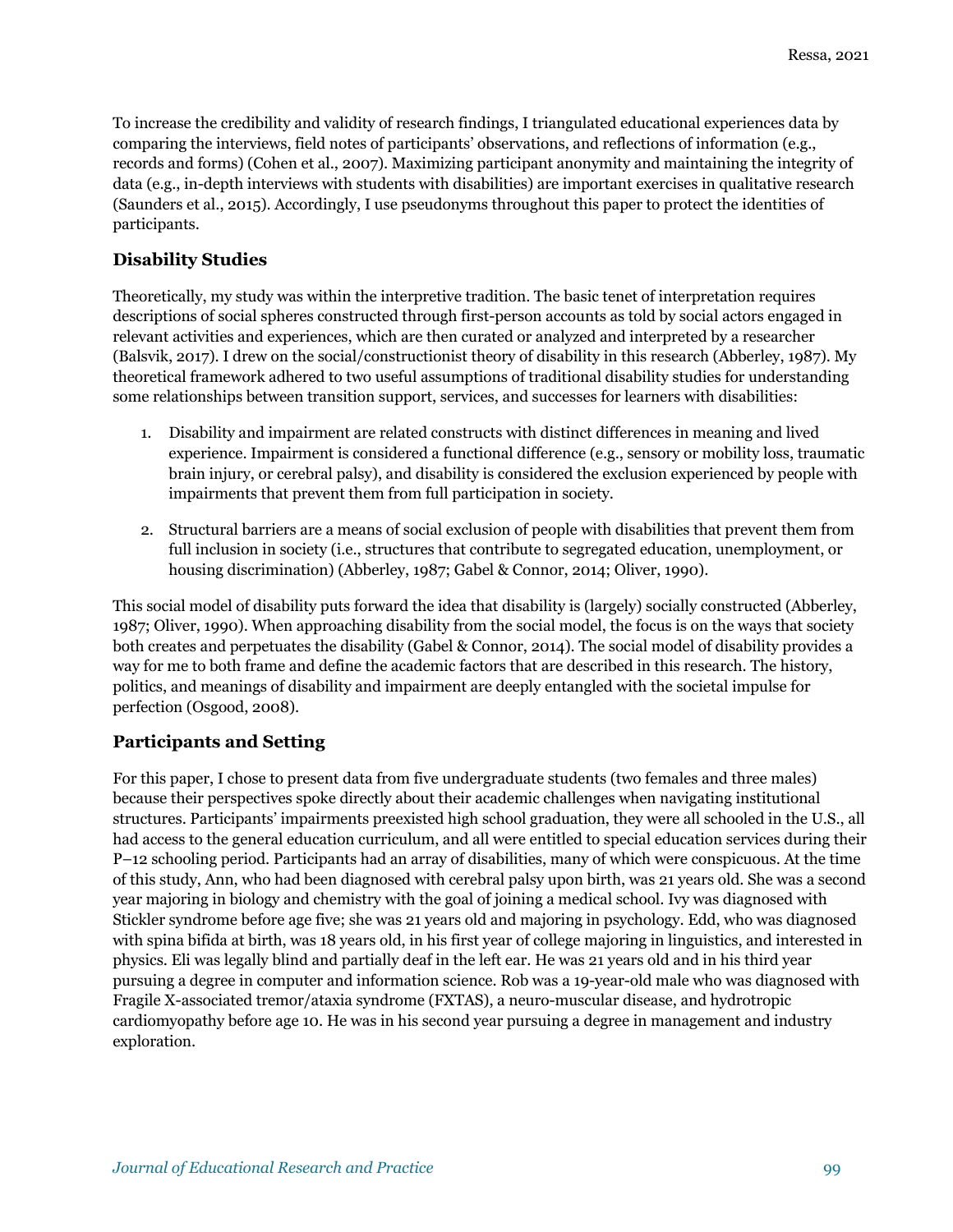### **Data Collection and Analysis**

I used applied thematic analysis to identify, analyze, and interpret transcribed interview data to make meaning of participants' schooling experiences. I inputted data into NVivo software, version 11 (a qualitative data analysis computer software made by QSR International Pty Ltd., Victoria, Australia). During coding processes, I repeatedly read the transcripts (Ericsson & Simon, 1993) and then tagged and labeled relationships and consequences to make meanings of participants' specific education and transition experiences (Gray, 2004). I used both inductive and deductive approaches to uncover elements I would categorize and delineate into themes (Guest et al., 2012). Guided by the disability studies framework, I interpreted data by contextually matching interviews with field notes from my reflective journal (Thomas, 1993). This allowed me to explain specific phenomena based on the language (i.e., words, phrases, or sentences) related to disability and education to rationalize the lived experiences of my participants. In the process, I was able to identify how participants positioned themselves in the learning environments and different aspects of the hidden curriculum of time that influenced understanding of their education and world (Stergiopoulos et al., 2018).

# **Moments of Hidden Curricula of Time**

This study aimed to understand the factors that affect schooling of learners with disabilities. The themes that emerged from the data are physical impairments, educational costs of ill-health, and disability discrimination. I discuss each theme below.

### **Physical Impairment**

Participants reported numerous physical and physiological difficulties. Impairments, fitful illnesses, distressing physical experiences, side effects of prescription drugs, frequent injuries, and hospitalizations led to erratic school attendance and missed classes and exams, which limited the participants' academic interactions. These contributed to low academic performance and stressful experiences. For example, Rob's condition, FXTAS syndrome and hypertrophic cardiomyopathy, manifested in elementary school. It affected his stamina, coordination, balance, and speech, which made it difficult for him to perform certain activities of daily living, such as bathing, toileting, laundry, or independently manipulating learning materials (e.g., gripping pens to write, holding tools, handling equipment like beakers and spatulas, and mixing chemicals). Rob reported that "bad eye–hand coordination [made it difficult to] pour things in science classes." Life was already hard because his muscle degeneration made him prone to fractures and fatigue and forced him to use a wheelchair. However, the wheelchair could only function in accessible settings, for example buildings with elevators or paved paths. These experiences limited his involvement in strenuous activities and transformed him from an autonomous individual to a dependent person. Rob also reported, "I needed… everyday help [starting in] sixth grade."

While difficulties caused by physical impairments hindered participants' involvement in certain learning activities, physical barriers aggravated the situation. Ann and Edd, both wheelchair users because of cerebral palsy and spina bifida, respectively, experienced difficulties navigating inaccessible environments. High school settings with no ramps or with broken accessible door openers made schooling challenging. Both could use specific wheelchair-accessible routes outside and inside the school buildings. Broken accessible doorknobs or elevators at the end of the hallway and lack of accommodations, in general, increased the time of transitions from one class to another. It was not only time-consuming but also exhausting for Ann and Edd to maneuver through crowded bathrooms and hallways and to wait for the elevator operator. Edd reported being "late to class because hallways were crowded, or the elevator was busy, or I had to take some time for selfcare." Also, Ann's high school classrooms had a door at the back, and because it was difficult to pass in a wheelchair, she always sat at the back of the classroom, which again made learning challenging. Ann reported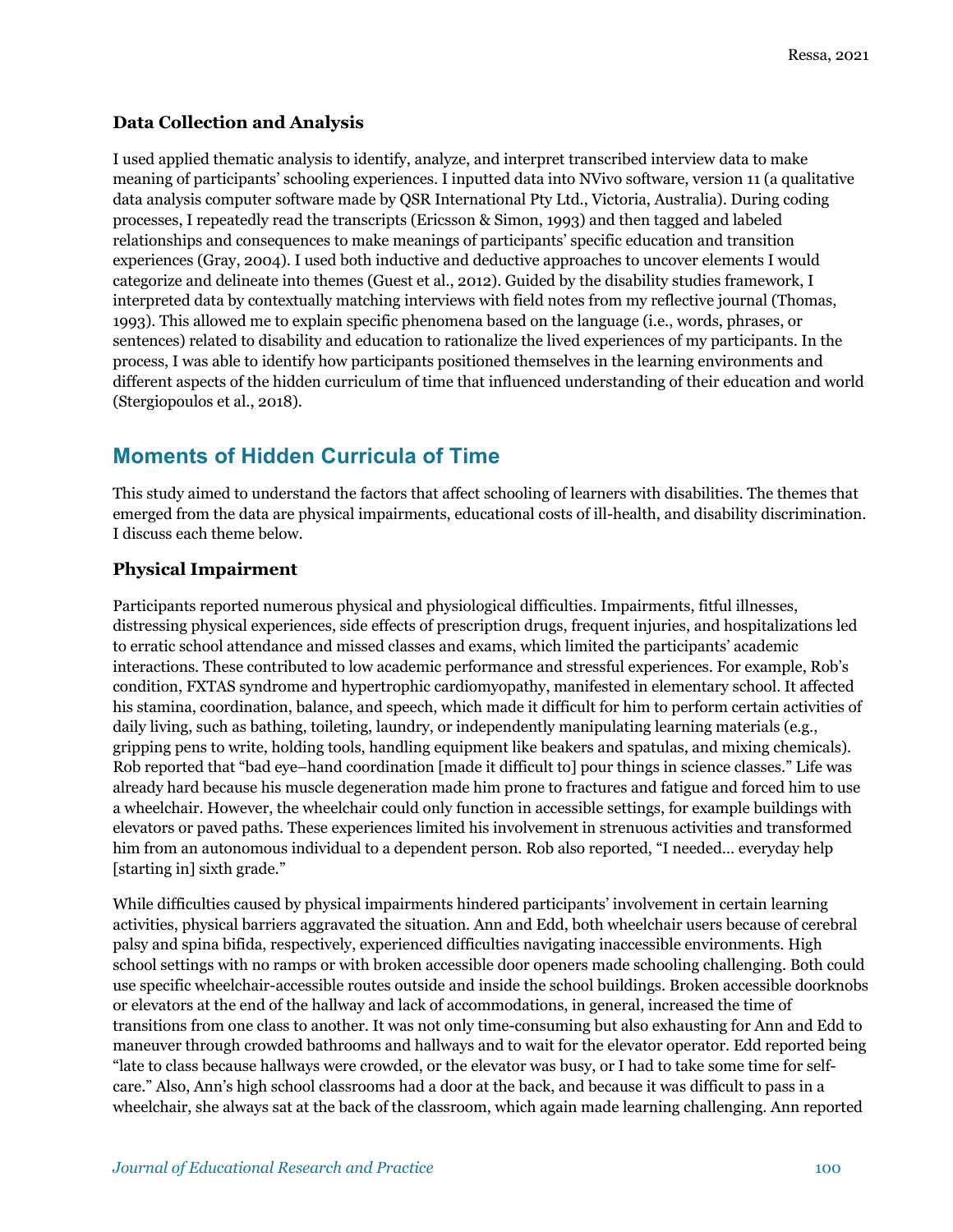that although she could not "see the board, nobody in my class would even give me the notes from the board." Also, Ann said it was challenging doing biology and chemistry experiments on high laboratory tables while seated in the wheelchair.

Similarly, Ivy, who has Stickler syndrome and visual impairment, reported attending a high school where students switched seating positions every month. Every so often, she found herself seated at the back of the classroom, and without accommodations, she struggled to see the board. She also reported that she strained to read books and had to deal with stigma and teasing, which compromised her concentration and added to her educational problems. She said:

In elementary school, my eyes used to be worse than they are right now. Reading was difficult. And math [tests] are always timed. Though I understood it [the material], I couldn't finish it. In elementary school, we were reading books, and I literally held the book close to my face and kids would make fun of me.

The hidden curriculum of time was linked to settings and activities that do not consider participants' physical impairment. It takes a lot of effort for participants to invest in their education and transition to college. Unlike peers without disabilities who find the school infrastructure tailored to their needs, participants experienced functional challenges caused by the mismatch of personal health conditions and school structures. The challenges demanded much of their input in addressing this negative impact, more than what peers without disabilities would invest in their education.

### **Educational Costs of Ill-health**

There are material and nonmaterial costs for schooling, including tuition, health insurance, fees for books, supplies, and facilities, such as laboratories and libraries. Students with disabilities also often incur other fees involving medication and assistive technologies and loss of resources, including loss of time. Both financial and nonfinancial costs of impairment, illnesses, and injuries can burden students and their families. Participants' early onset of ill-health caused loss of learning opportunities. Illnesses, injuries, and hospitalizations in many ways disrupt participants' schooling and learning; some are forced to drop class positions because of missed classes and tests. Meanwhile, this makes teachers and peers expect less from them. For instance, Ann reported missing "seven consecutive months of senior year, and teachers and parents were even not sure if [she] was going to graduate." To catch up academically, participants described working extra hard, which involves using free time and holidays to do schoolwork. This struggle to improve academic performance contributes to frustrations and fears, as Ann reflected:

coming out my sophomore year of high school, I was in a three-way tie for number one. It was frustrating to lose that one. I was almost number one. If I had not been sick at all, my performance was always way above par. So, for me, falling from one to twelfth was frustrating.

Participants reported that every academic plan they made was informed by the limitations imposed by the curriculum that did not match their impairments and the disabling impact of a lack of necessary accommodations. They described difficulties in making plans for education due to illness remissions and relapses for unpredictable periods; this roller coaster also made moving to postsecondary life costly, financially and timewise. Some participants were forced to forgo certain four-year universities or to postpone moving to college due to health complications. For example, Ann developed dystonia (i.e., involuntary contraction or movement of muscles) after exiting high school and had to postpone attending a 4-year college for 2 years. Then she was hospitalized for weeks after developing health complications during the first semester of college, and she was forced to drop a class.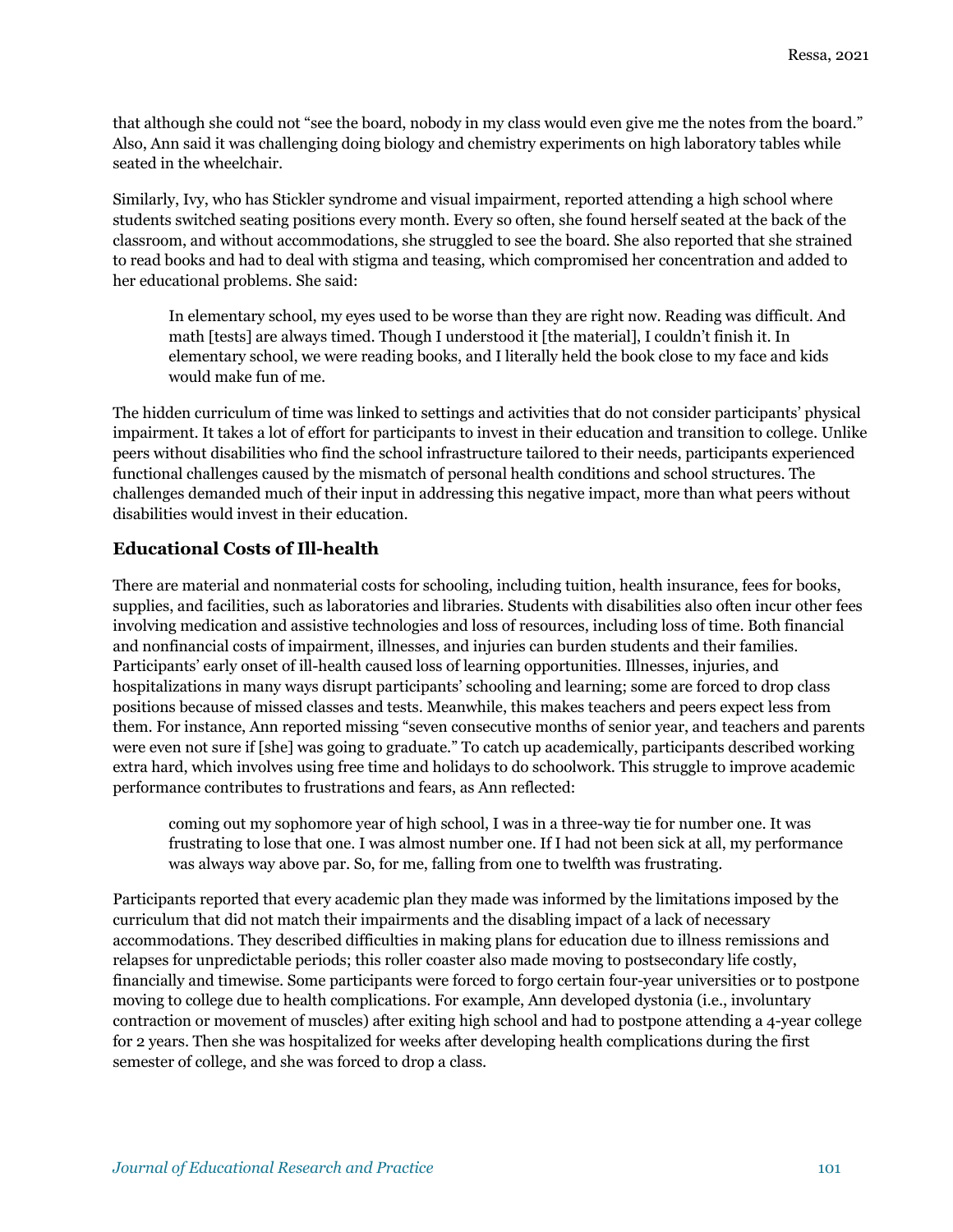Similarly, the struggle to balance medical needs and academics cost Ivy many educational opportunities. Immediately after graduating high school, Ivy decided to address the stigmatizing medical issues that almost derailed her academic achievements and progress in high school. She reported: "[My] surgery was scheduled for the end of June, and then it was moved back like three weeks. [And] the timeline would not allow me to go [to a 4-year university] when I [was] discharged." As a result, she was afraid to move away from home. Instead, she attended a nearby community college "because that was the easy option … [it was] … 10 minutes away from my house; I just commuted." Like the rest of the participants, Ivy experienced the hidden curriculum of time associated with the educational costs of ill-health.

### **Fear of Disability Discrimination**

Schools must be accessible structurally for learners with disabilities to belong to and learn; however, just as important are real and perceived disability prejudices that can hamper academic progress. In many cases, participants' learning was jeopardized more by inaccessible school and classroom environments than their impairments, but they often felt worried and guilty about their situation. Participants reported that inaccessible settings inculcated a fear of discrimination. Ann worried that peers and teachers might misinterpret her disabilities, emotions, and behaviors and limit her prospects for going to college and pursuing a career in medicine. She procrastinated in making decisions about her academic trajectory out of fear of disability biases. For instance, she deferred declaring her major after she got into college, and she feared her medical records could be used against her. She said:

There are some things in my medical records that could end up coming back to bite me. Like if they ask me about psychological records. I do have them because they are required by some of my doctors. But that doesn't mean that I have psychological issues. It bothers me as I prepare my application [to medical school]. Yes, like if you are disclosing your disability that you want to be assisted, then you must show your confidence to meet the gold standard on what is measured. So different med schools could ask me for different things with no standards on it.

Fear causes misunderstandings of students' impairments and erodes trust, particularly when students suspect that their disability is the basis of bias. It creates barriers that cost students' friendships and academic opportunities. Participants were stressed by knowing that their health conditions negatively affected their academic progress. For instance, Ann and Rob reported feeling stressed by the thought that their impairments might deteriorate and limit their academic opportunities and independent living if they did not go to college. They were concerned that their impairments might impede their college attendance and create academic and social gaps, and they worried that their nondisabled classmates would go on to college and leave them behind while they resolved their medical issues. Once in college, participants worried their ill-health conditions may be used to deny them opportunities to pursue their dreams in high-demanding professional fields such as medicine.

Impairments, hospitalizations, and disabilities hinder participants' continuous school attendance, mobility, and explorations of the world, which limit their academic interactions and development of social relations. The challenges of high school life elevated participants' insecurity and anxiety, which affected their attention and participation in learning activities and contributed to low academic performance. College life was much better than life at the P–12 school level. However, participants still worried that their disability could derail their college education. In comparison to the era before disability laws (e.g., Section 504 of the Rehabilitation Act 1973, American with Disabilities Act [ADA] 1990, or IDEIA 2004), many learning institutions now have accessible infrastructures. Still, many others remain inaccessible to students due to structural and personal barriers. Thus, the hidden curriculum of time manifested itself in participants' fear of disability discrimination.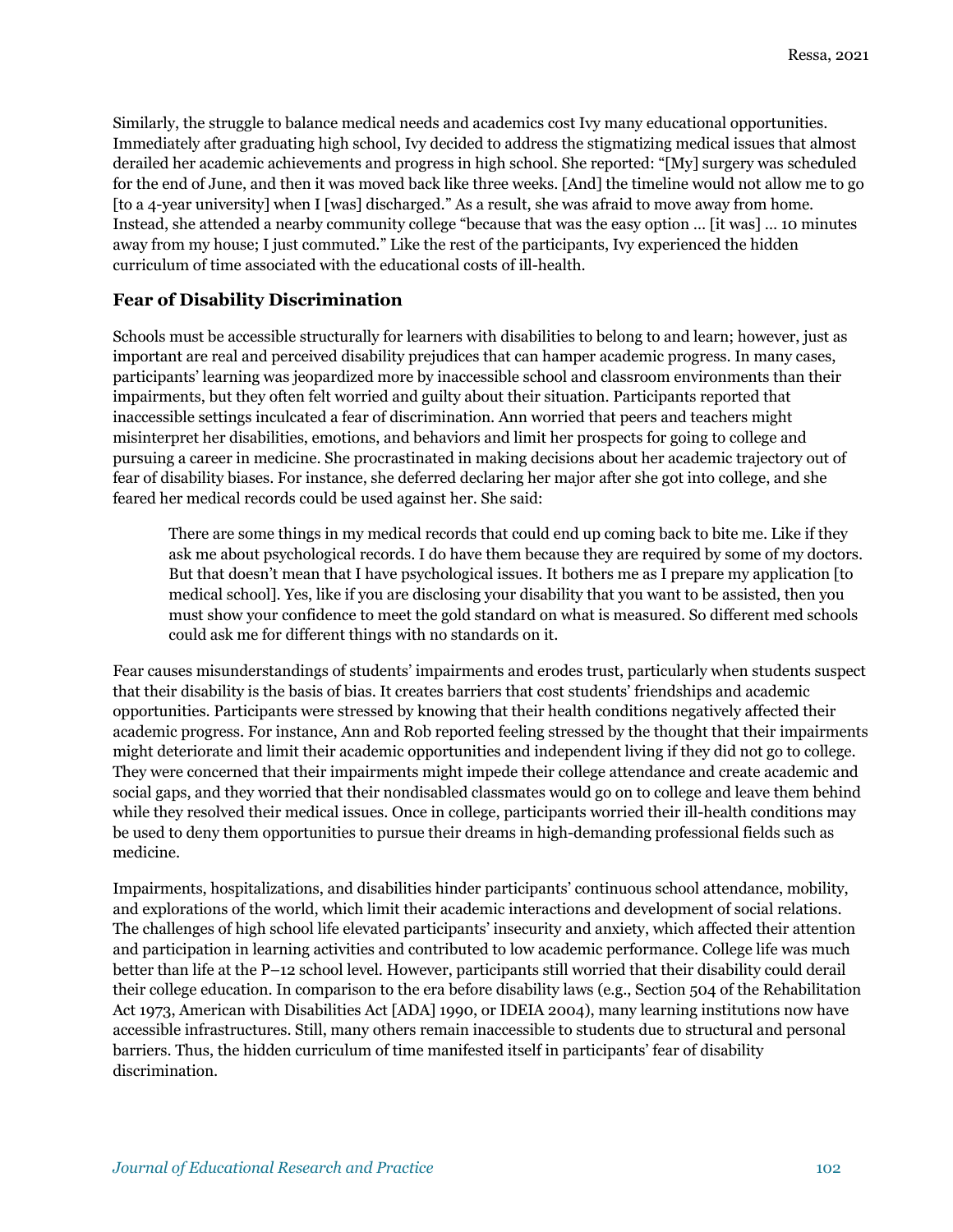### **Reflecting on Hidden Curricula and Impact on Education of Learners with Disabilities**

Purposefully this paper explores what a hidden curriculum in relation to learners with disabilities is, how it operates, how it constrains and hampers them, and the notion of time that pertains to their schooling. Findings reveal that participants experienced academic barriers during their P–16 schooling. Barriers are conditions that make it difficult for students to make progress toward or achieve their educational goals, while academic barriers are problems that make it difficult for students to participate in education. Academic barriers reveal the hidden curriculum of time that learners with disabilities face in their quest for postsecondary outcomes. The barriers faced and their endeavors to overcome them to achieve postsecondary outcomes shed light on several factors that affect successful educational experiences of learners with disabilities.

### **Hidden Curriculum of Time Manifests in Physical Impairment**

Physical and psychological impairments negatively impact the education and transitions of learners with disabilities even in the face of self-determination (Ankeny & Lehmann, 2011; Deci & Ryan, 2008). Academic barriers are linked to problems because of participants' physical impairments, educational costs due to illnesses and injuries, and schooling under the shadow of fear of disability discrimination. Though externally induced, academic barriers manifest themselves in the form of learners' impairments. Physical impairments for students mean having reduced quality to participate in learning, which includes interactions and socialization that often enrich one's experiences necessary for (academic, personal, or social) problem-solving, inclusion, and belonging. A less-friendly environment aggravates physical impairments and makes it difficult for students to engage meaningfully in many academic activities. Illness also causes physical impairments. Besides, the educational costs of ill-health are rarely considered when it affects academic performance and successful transitioning P–16.

Schooling is uniquely costly for learners with disabilities compared to students without disabilities. In addition to costs related to time, space, place, tuition, health insurance, fees for books, supplies, and facilities, learners with disabilities may incur other material and nonmaterial expenses (e.g., transportation costs and time spent in the doctors office), which may cause medical and academic imbalances and reduce the timeframe for many learning activities and events. The medical and academic imbalances delay students' learning, graduation, and transition to the next level. Educational costs may also lead to social costs in situations where learners with disabilities are denied inclusion in learning activities or fail to graduate on time and are left behind by their classmates due to illness or lost time.

Both physical impairments and the educational costs of ill-health predispose students to biases. Fear of disability discrimination can handicap learners with disabilities and lead to low academic performance and segregation. Real and perceived fear of disability discrimination jeopardizes schooling. When inaccessible environments rather than impairments hinder participants' learning, they live in fear of the outcome and so suffer discrimination in silence which again add to apprehensions that inhibit learning and networking. Fear on the part of learners with disabilities and the part of teachers erodes trust, interferes with teaching, increases the student's cognitive load, and is likely to harm the student's academic progress, which further creates hurdles for successful schooling and transitioning. Fear inadvertently adds to social and academic pressures that negatively consume students' time and lead to bad health. Ill-health also causes anxiety and fear of losing health care, especially in the U.S., where preexisting health conditions are increasingly and regularly debated in national politics. Awareness of the politics of health around preexisting conditions and fear of losing healthcare coverage can be a source of stress that again distracts learners with disabilities from their education. Thus, even as they pursue their education, impairment and disability can lurk in the minds of students causing unnecessary distraction and stress to the individual.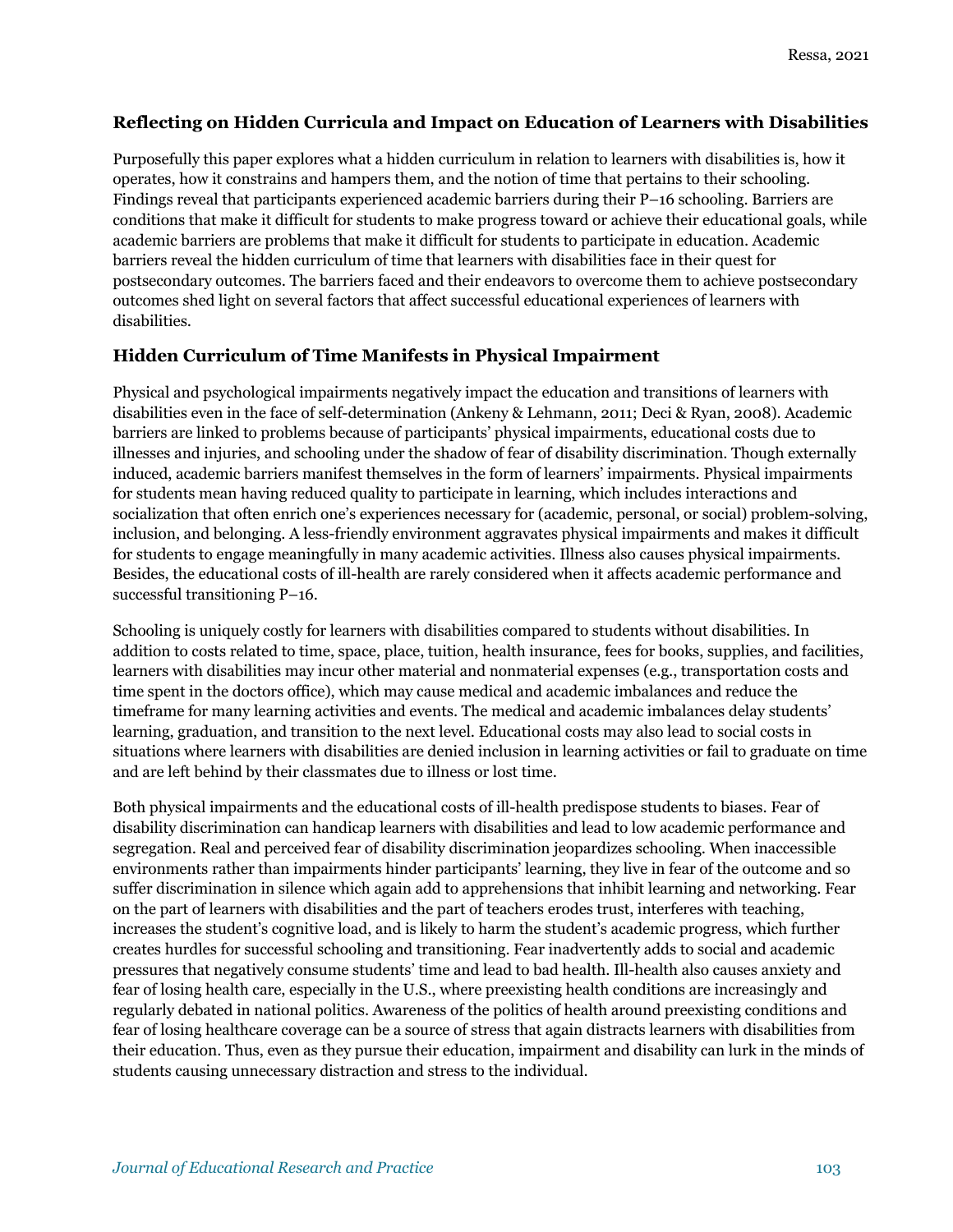Students with disabilities experience significantly lower postschool outcomes (Coduti et al., 2017; McFarland et al., 2018; U.S. Department of Labor, 2020) because some special education programs and transition plans are not designed to support their acquisition of essential knowledge and skills that influence a smooth transition from grade to grade to postsecondary life (Banks, 2014; Hetherington et al., 2010). Curricula and classroom norms can either be a source of encouragement that leads to inclusion or punishment that leads to exclusion (Baker, 2019). Often, many learners with disabilities, especially learners of color, are punished at a disproportionate rate compared to students without disabilities for issues that educators can simply reteach or ignore, thus causing them to fail in achieving academic outcomes (Mendoza et al., 2019). The hidden curriculum of time also includes intentional or unintentional biases that learners with disabilities experience at the hands of educators (Blanchett, 2016), for they affect them educationally when they determine their inclusion or exclusion from class activities. Punishment happens when teachers' everyday behaviors act as an underlying message to their students that they do not specifically present but rather intimate. For instance, when a student in a wheelchair is made to sit at the back of the classroom (e.g., as in the case of my participant, Ann) where they are less accessible to teachers stationed at the front, they may be driven to adopt unconventional means of getting teacher's attention. It may be inappropriate when a student with limited hand functions shouts out their answer to get the teacher's attention in a class where students without disabilities raise their hands. It may be even more challenging for students with functional limitations who may rely on use of technology (e.g., a switch and blinker) to get the teacher's attention. Even though a student may have limited hand functions and an inability to raise their hand or sit at a position where they are accessible to the teacher and peers, the teacher may consider their lack of participation as a failure to adhere to classroom norms and punish them with a low participation grade. These discrete acts of the same behavior may be perceived as conflicting instructions to a student with disabilities, especially if they are expected to learn and generalize the behavior (i.e., apply it to all of this teacher's and other teachers' classes).

#### **Hidden Curriculum of Time Manifests in Educational Costs of Ill-Health**

Over 20% of children and adolescents live with ill-health (Yazdani & Zeltzer, 2013) that affects their education (Oppenheimer, 2018). Unfortunately, learners with disabilities often are treated as patients by educators and peers just because of their ailments, and their impairments are seen as costly to their education, and, therefore, they are regarded as incapable of succeeding in school. As a result, they are denied educational opportunities needed for achieving postsecondary outcomes. Oftentimes, learners with disabilities do not learn their P–12 system of education in a manner that allows them to generalize their experiences in postsecondary life because they are shielded from realities and underprepared for challenges: the P–12 system tells them exactly what to do; the educational experience is basically handed to them (Berg et al., 2017). In turn, this may affect their postsecondary outcomes (e.g., in college) because students are expected to be able to navigate an entirely new world with unique social norms, values, and expectations. Berg et al. (2017) found that students with intellectual and developmental disabilities struggled with "adult-based system navigation" (2017, p. 4) because, in moving from a public school system to a postsecondary education (PSE) institution, they had little to no understanding of the bureaucracy of postsecondary academic settings. They were unconfident, insecure, and unsure who to ask when they needed help and were unaccustomed to the independence that was expected of them in terms of meeting their basic needs. There were also "persisting challenges with adaptive behavior skills" (Berg et al., 2017, p. 5). Coming from special education classes, many students had not developed the conceptual, practical, and social skills necessary to succeed in a postsecondary educational system. They lacked experience with being challenged academically, taking care of themselves in areas such as transportation, hygiene, and money management, and had trouble navigating unfamiliar social scenarios. Finally, there was also the issue of "disability awareness and disclosure" (Berg et al., 2017, p. 6). Because they had not been involved in their own educational trajectory, many students had little awareness of their own disabilities and were unsure of their strengths and areas of need. Other students, aware of the stigma surrounding disability, struggled with disclosure. These three broad areas all relate to the "unofficial expectations" (Portelli, 1993, p. 345) of the hidden curriculum that posed particular issues for students with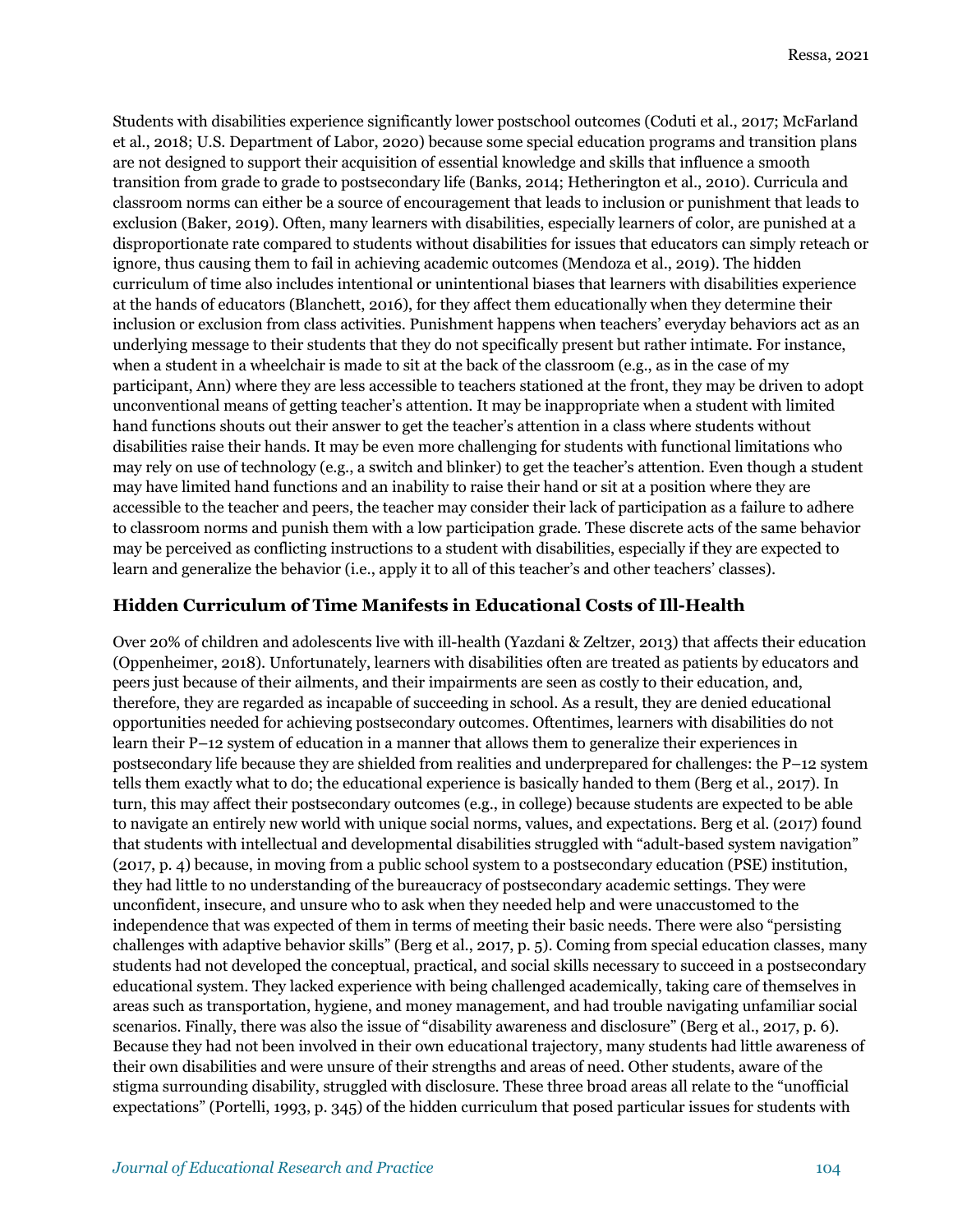intellectual and developmental disabilities. Berg et al. (2017) conclude: "A combination of low performance expectations, overreliance on adult support… and limited variety in classroom student population have fostered dependency that persisted into PSE" (Berg et al., 2017, p. 6–7). An environment of low expectations and dependency (as is often found in segregated special education classrooms) seems to have affected students in PSE by depriving them of the tools to navigate the hidden curriculum.

Students with disabilities transitioning to postsecondary life need to have developed a range of repertoires for independent living and decision making. However, many grow up either neglected or sheltered and dependent on their families, educators, and professionals before leaving high school, making it difficult to acquire the necessary repertoires for independent life in postsecondary life (Berg et al., 2017). As McClean and Dixit (2018) found, the use of self-help books can create positive thinking and feelings for students. "Learning from this hidden curriculum may enable some readers to adjust themselves more happily to their circumstances, but it does not encourage them to find collective or structural ways to change those circumstances" (McLean & Dixit, 2018, p. 13). Unfortunately, learners with disabilities are seldom given choices or options to foster their thinking. This form of a hidden curriculum boxes them in and, finally, caps their abilities and experiences. Children and youth with disabilities can realize post-school outcomes when provided an education that nurtures experiences needed for adult life (Dewey, 1998; McLean & Dixit, 2018). These experiences can be realized when educators adopt pedagogical practices that go beyond teaching information that students need to memorize to pass a test (Biesta, 2013) and allow students to learn by doing in order to enrich their experiences to the extent that they can practice learned information independently (Dewey, 1998). Dewey believed that human beings learn through a "hands-on" approach (Dewey, 1998), and this notion is relevant today, particularly when it comes to the education of learners with disabilities.

### **Hidden Curriculum of Time Manifests in Fear of Disability Discrimination**

In contrast to most teachers' behavior, participants in my study consider the inaccessible environment and not their impairments the problem that hinders their learning and think that with proper accommodations, they can remain engaged. This teacher–student contradictory belief is the foundation of an argument made by disability studies scholars (e.g., Danforth, 2014; Gabel & Connor, 2014) that what learners with disabilities need most to succeed in life is inclusion and belonging. Unlike many segregated learners with disabilities, participants in my study are schooled in inclusive learning environments, and this can be deduced to have contributed to their successes. The principle of the least restrictive environment (LRE; IDEIA 2004) requires teaching students in the settings that maximize their potential, but it is a widely contentious and abused principle. Even though IDEIA embraces disability as a natural human phenomenon, some educators often exclude learners with disabilities out of inexperience, fear, apparent lack of resources and services, or bias (Agran et al., 2020; Danforth, 2014).

Exclusion of learners with disabilities from schooling processes because of inaccessible settings should not happen. Still, biased cultural practices and structural, social, and physical barriers negatively control the participation of learners with disabilities in education (Danforth, 2014; Gabel & Connor, 2014). A Disability Studies framework would refer to such academic barriers as disabling (Baglieri et al., 2011; Oliver, 1990). Academic barriers point to systemic ableism in which some professionals are agents (Abberley, 1987; Agran et al., 2020). Biased cultural practices are socially constructed to create binaries of normal/abnormal, able/disable, and valid/invalid, and to attach value on bodies so that those who do not fit the prime human characteristics of "perfection" are labeled deviant and marked for dehumanization (Davis, 1995).

Inclusion is a commitment to educating all children in the general classrooms and holding them to high expectations (Agran et al., 2020). Inclusive education involves bringing services and support to learners with disabilities instead of having them segregated or pulled out from learning opportunities with their peers without disabilities (Baglieri et al., 2011; Danforth, 2014; Gabel & Connor, 2014). Disability studies supports educating labeled students in non-segregated settings from a civil rights stance (Danforth, 2014). This is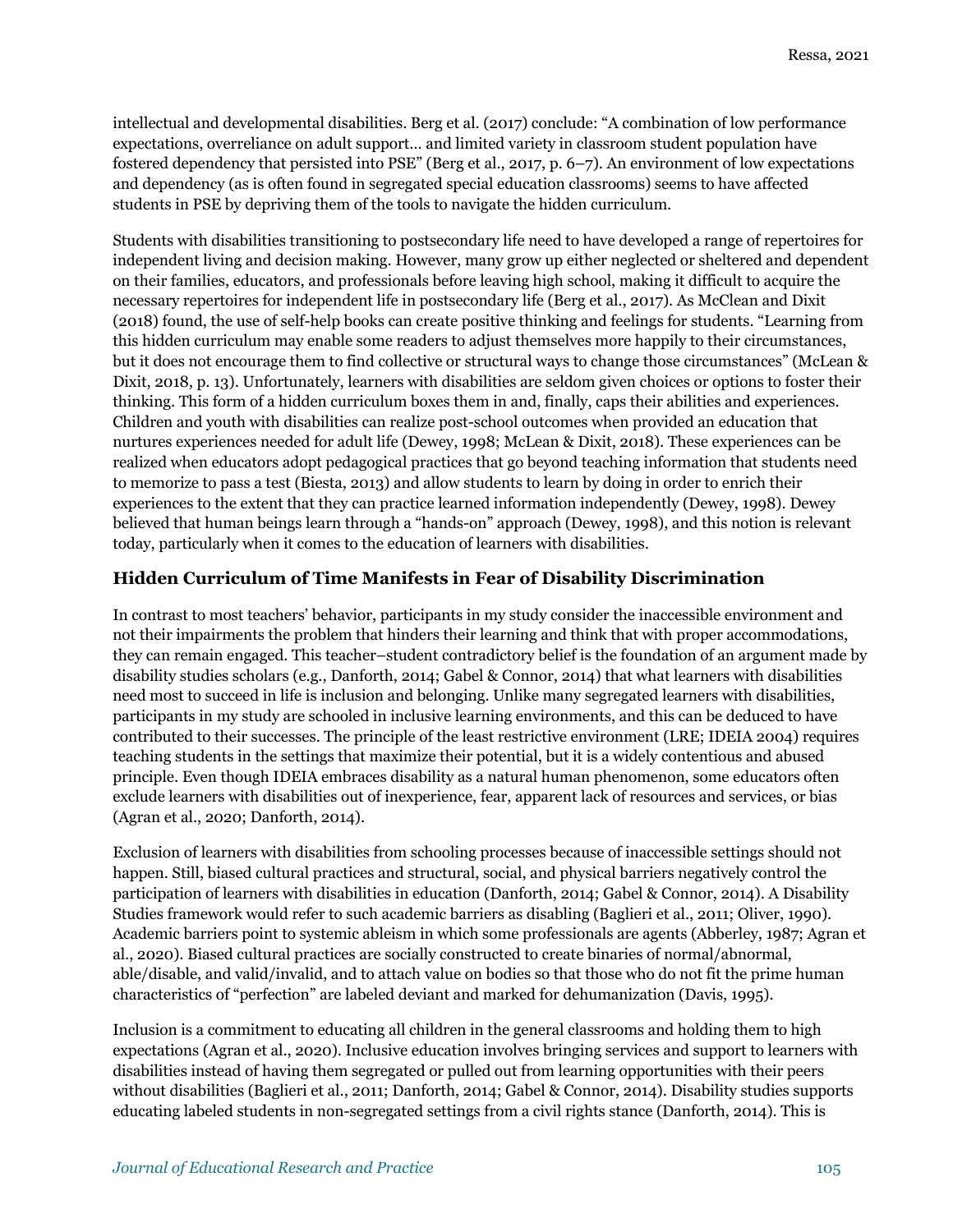because inclusion empowers learners with disabilities. Nurturing inclusion is both a conviction that disability is a natural phenomenon and that a commitment to disability culture is needed to change biased practices against learners with disabilities (Agran et al., 2020; Davis, 1995; McDermott & Varenne, 1995). Successful inclusion of learners with disabilities depends on the principles that guide inclusive education, which is that all children belong, all children learn in different ways, and it is every child's right to be included (Danforth, 2014). It also depends on a positive climate and culture, availability and efficient use of resources, open communication between stakeholders in education, school–home partnerships, collaboration of teachers and families, and humane treatment of all students (Michaels & Ferrara, 2009; Wagner et al., 2012). Additionally, the success of inclusive education depends on the belief that every child is unique, that teaching and learning should be flexible to address students' needs, and that the one-fits-all curriculum fails to consider individual differences. Whereas deficit culture causes discrimination (McDermott & Varenne, 1995) and failure of learners with disabilities, inclusion contributes to academic enablers (e.g., positive personal qualities—selfdetermination; Ankeny & Lehmann, 2011; Deci & Ryan, 2008).

Academic barriers in the era of disability laws are a mockery to learners with disabilities. Thus, teachers should adopt the strategy of nurturing reciprocal relationships with students in order to allow the development of respectful interactions that enable the sharing of experiences (Dewey, 1998; Semper & Blasco, 2018). In this way, educators become the coaches, mentors, and facilitators of learning that support students through real-life experiences (Dewey, 1998). Often, learners with disabilities experience learning issues when real learning fails to happen because they do not trust their teachers due to low expectations and outright prejudice (Berg et al., 2017; Danforth, 2014; Gabel & Connor, 2014). Children with disabilities come to school with rich experiences that when tapped benefit the whole class, including educators (Moll et al., 1992). Unfortunately, oftentimes the culture of deficit hinders student and teachers' positive relationships (Berg et al., 2017; Danforth, 2014; Gabel & Connor, 2014; McDermott & Varenne, 1995). Teachers will always be learning from their learners with disabilities and therefore growing professionally; therefore, it is important that they should also explicitly communicate implicit time-related information to their students in order to help them understand life (Berg et al., 2017; Semper & Blasco, 2018).

### **Conclusion**

A curriculum consists of all the decided-upon content taught throughout the school year that was intended to be taught, while a hidden curriculum is unintentional information imparted in the process of teaching and learning. A hidden curriculum is harmful to learners with disabilities and educators when the content is left to happen without being questioned. Participants in this study were clear that their disabilities impact every educational decision they make about their postsecondary goals. They recount pleasure accompanied by suffering during schooling and transitions that evoke memories of biases and learning time lost due to medical interventions or illness. Alternatively, results show that these individuals use significant inner strength to counteract the barriers they face. Then, whenever possible, the hidden curriculum should be taken out of the learning process because teachers subliminally share their own personal agenda and opinions with their students, while the school system is unaware of this. Still, it may not be possible to completely get rid of all the unintended lessons that students learn because of the simple fact that people often perceive what they want to see, hear, smell, taste, or feel, and, even if one does not intend for someone to take what they say the wrong way, they may do so. Therefore, teaching learners with disabilities to critically consume information can help reduce the negative impacts caused by hidden curricula of time, such as low academic performance and high school dropout or indiscipline issues.

The findings of the study have some implications for the educational processes of students with a physical disability moving to postsecondary life and outline many barriers to education and the transition despite IDEIA 2004 and ADA 1990 legislations that forbade discrimination toward people with disabilities in learning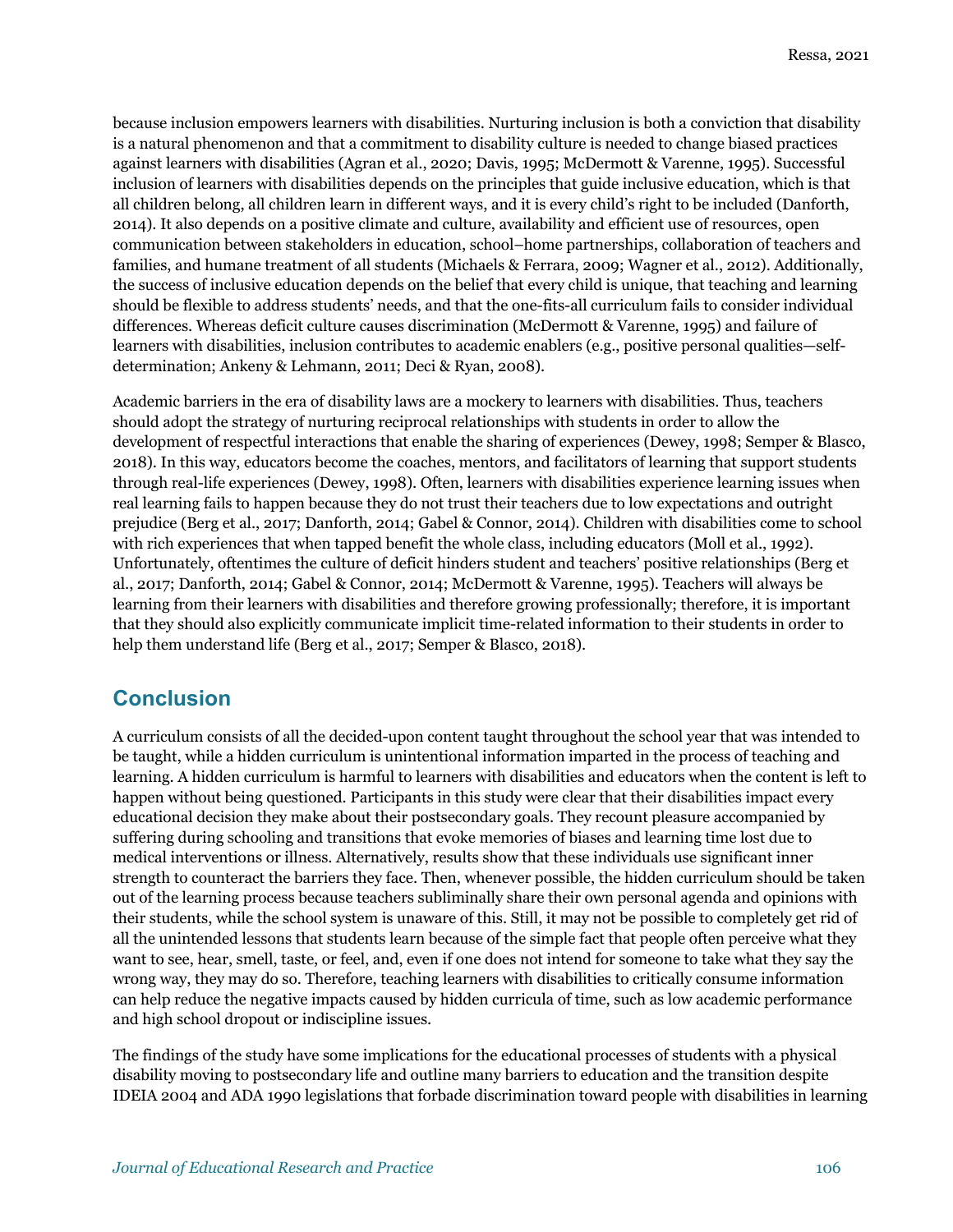institutions. Participants in my study managed to transition to college in the face of barriers and remained steadfast in their quest for education and a better adult life through self-determination. However, there remains a need to focus on institutional barriers in terms of cultural orientations embedded in the curriculum of time that prevent administrators and educators from creating enabling environments for students with disabilities.

This study is limited in that it was informed by the experiences of five undergraduate learners with disabilities. Therefore, these findings may not be reflective of the body of students with disabilities locally and globally. Thus, more research is needed with a more diverse and larger population. Also, I focused on the interaction of disability and the academic domain, although a variety of micro- and macro-factors (e.g., pandemics, disasters, economic recession and booms and therefore school funding) are at play as learners with disabilities pursue education. In this light, there is a need for other research to focus on the interplay of these factors and how they impact learners with disabilities' educational achievements.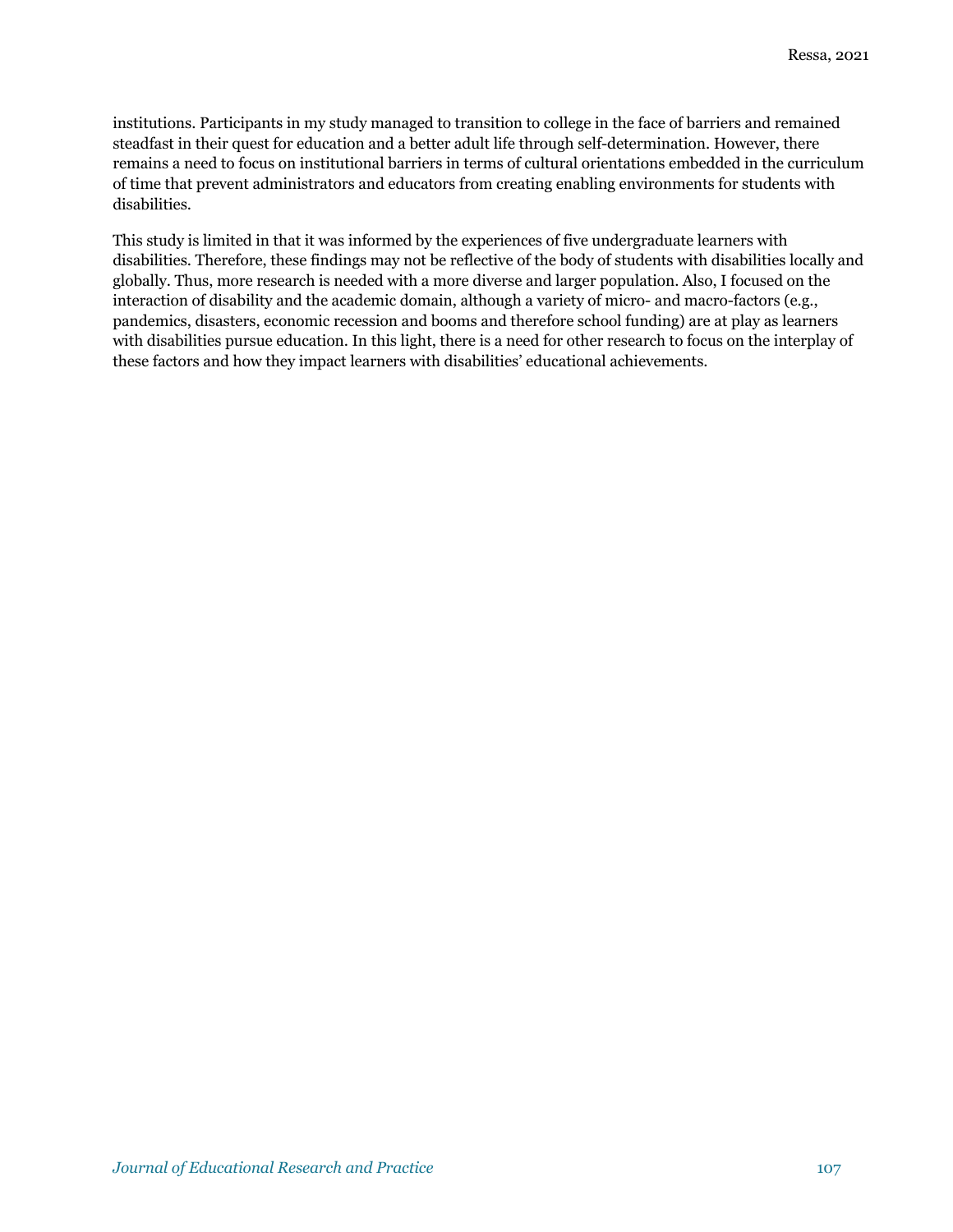## **References**

- Agran, M., Jackson, L., Kurth, J. A., Ryndak, D., Burnette, K., Jameson, M., Zagona, A., Fitzpatrick, H., & Wehmeyer, M. (2020). Why aren't students with severe disabilities being placed in general education classrooms: Examining the relations among classroom placement, learner outcomes, and other factors. *Research & Practice for Persons with Severe Disabilities*, *45*(1), 4–13. https://doi.org/10.1177/1540796919878134
- Ankeny, E. M., & Lehmann, J. P. (2011). Journey toward self-determination: Voices of students with disabilities who participated in a secondary transition program on a community college campus. *Remedial and Special Education, 32(*4), 279–289. https://doi.org/10.1177/0741932510362215
- Abberley, P. (1987). The concept of oppression and the development of a social theory of disability. *Disability, Handicap, & Society, 2*(1), 5–19. https://doi.org/10.1080/02674648766780021
- Baker, T. L. (2019). Reframing the connections between deficit thinking, microaggressions, and teacher perceptions of defiance. *The Journal of Negro Education, 88*(2), 103–113. https://doi.org/10.7709/jnegroeducation.88.2.0103
- Balsvik, E. (2017). Interpretivism, first-person authority, and confabulation. *Philosophy of the Social Sciences, 47*(4–5), 311–329. https://doi.org/10.1177/0048393117705297
- Baglieri, S., Bejoian, L. M., Broderick, A. A., Connor, D. J., & Valle, J. (2011). [Re]claiming "Inclusive Education" toward cohesion in educational reform: Disability studies unravels the myth of the normal child. *Teachers College Record, 113*(10), 2122–2154. https://www.tcrecord.org/Content.asp?ContentId=16428
- Banks, J. (2014). Barriers and supports to postsecondary transition: Case studies of African American students with disabilities. *Remedial and Special Education, 35(*1), 28–39. https://doi.org/10.1177/0741932513512209
- Barnard-Brak, L., Lechtenberger, D. A., & Lan, W. Y. (2010). Accommodation strategies of college students with disabilities. *Qualitative Report*, *15*(2), 411–429. https://files.eric.ed.gov/fulltext/EJ875262.pdf
- Berg, L. A., Jirikowic, T., Haerling, K., & MacDonald, G. (2017). Navigating the hidden curriculum of higher education for postsecondary students with intellectual disabilities. *The American Journal of Occupational Therapy*, *71*(3), 1–9. https://doi.org/10.5014/ajot.2017.024703
- Biesta, G. (2013). Receiving the gift of teaching: From "learning from" to "being taught by." *Studies in Philosophy and Education, 32*(5), 449–461. https://doi.org/10.1007/s11217-012-9312-9
- Blanchett, W. J. (2016) Disproportionate representation of African American students in special education: Acknowledging the role of white privilege and racism. *Educational Researcher, 35*(6), 24–28. https://doi.org/10.3102/0013189x035006024
- Bottini, R., Crepaldi, D., Casasanto, D., Crollen, V., & Collignon, O. (2015). Space and time in the sighted and blind. *Cognition*, 141, 67–72. https://doi.org/10.1016/j.cognition.2015.04.004
- Bunnag, A. (2017). The concept of time in philosophy: A comparative study between Theravada Buddhist and Henri Bergson's concept of time from Thai philosophers' perspectives*. Kasetsart Journal of Social Sciences, 40*(1)*,* 1–7*.* https://doi.org/10.1016/j.kjss.2017.07.007
- Carroll, S. M. (2010). *From eternity to here: The quest for the ultimate theory of <i>time* (pp. 54–55). Dutton.
- Coduti, W. A., Herbert, J. T., Chiu, H., & Döke, D. A. (2017). College preparation program for high school youth who are blind: The summer academy. *Journal of Postsecondary Education and Disability*, *30*(3), 269–282. https://files.eric.ed.gov/fulltext/EJ1163961.pdf
- Cohen, L., Manion, L., & Morrison, K. (2007). *Research methods in education*. Routledge Falmer.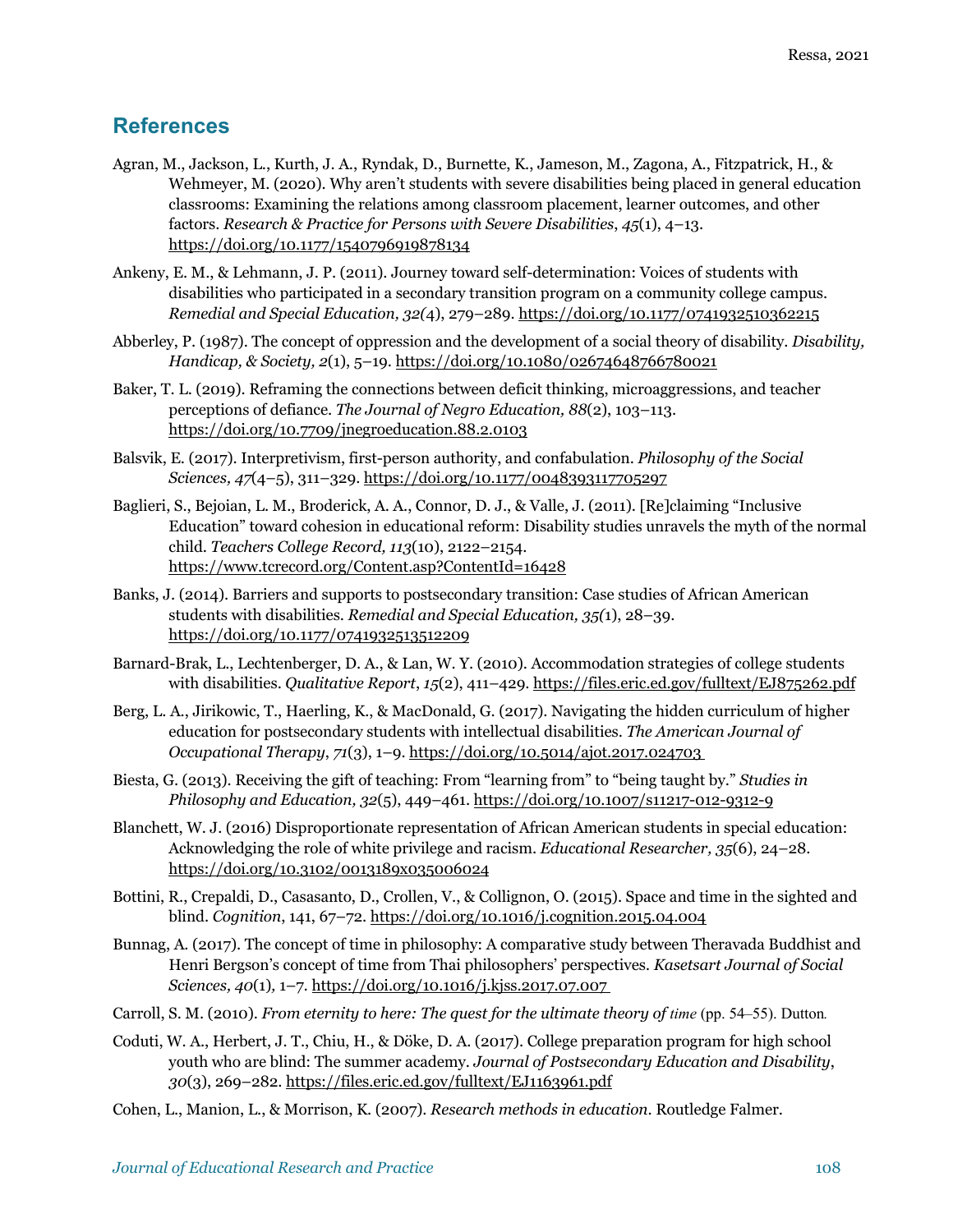- Connor, D. J. (2013). Sink or swim: Managing the academic transition to college for students with learning disabilities. *Journal of College Student Retention: Research, Theory and Practice, 15*(2), 269–292. https://doi.org/10.2190/CS.15.2.g
- Danforth, S. (2014). *Becoming a great inclusive educator*. Peter Lang.
- Davis, L. (1995). *Enforcing normalcy: Disability, deafness, and the body*. Verso.
- Deci, E. L., & Ryan, R. M. (2008). Self-determination theory: A macrotheory of human motivation, development, and health. *Canadian Psychology, 49*(3), 182–185. https://doi.org/10.1037/a0012801
- Dewey, J. (1998). *Experience and education*. MacMillan
- Elias, N. (1992). *Time: An essay.* Blackwell Publishers.
- Ericsson, K. A., & Simon, H. A. (1993). *Protocol analysis: Verbal reports as data*. MIT Press.
- Gabel, S., & Connor, D. J. (2014). *Disability and teaching*. Routledge.
- Gray, D. E. (2004). *Doing research in the real world*. Sage Publications.
- Guest, G., MacQueen, K. M., & Namey, E. E. (2012). *Applied thematic analysis*. Sage Publications.
- Hetherington, S., Durant-Jones, L., Johnson, K., Nolan, K., Smith, E., Taylor-Brown, S., & Tuttle, J. (2010). The lived experiences of adolescents with disabilities and their parents in transition planning. *Focus on Autism and Other Developmental Disabilities, 25(*3), 163–172. https://doi.org/10.1177/1088357610373760
- Ivey, D. G., & Hume, J. N. P. (1974). *Physics.* Ronald Press.
- Kant, I. (2004). *The Critique of Pure Reason* (2nd ed.). (J. M. D. Meiklejohn, Trans.). eBooks@Adelaide. (Original work published 1787).
- Knight, W., Wessel, R. D., & Markle, L. (2018). Persistence to graduation for students with disabilities: Implications for performance-based outcomes. *Journal of College Student Retention: Research, Theory and Practice*, *19*(4), 362–380. https://doi.org/10.1177/1521025116632534
- Knowles, M. (1980). *From andragogy to pedagogy*. Association Press.
- Le Poidevin, R. (2004). The experience and perception of time*.* In E. N. Zalta (Ed.), *The Stanford encyclopedia of philosophy*. https://plato.stanford.edu/archives/sum2019/entries/time-experience/
- Levine, A. (1981). *Handbook on undergraduate curriculum*. Jossey-Bass.
- Luckham, D., & Schulte, R. (Eds.). (2011). *Event processing glossary—Version 2.0. Real time intelligence & complex event processing*. http://www.complexevents.com/2011/08/23/event-processing-glossaryversion-2/
- McFarland, J., Cui, J., & Stark, P. (2018). *Trends in high school dropout and completion rates in the United States: 2014* (NCES 2018-117). U.S. Department of Education. National Center for Education Statistics. https://nces.ed.gov/pubs2019/2019117.pdf
- McDermott, R., & Varenne, H. (1995). Culture as disability. *Anthropology & Education Quarterly, 26*(3), 324–348. https://doi.org/10.1525/aeq.1995.26.3.05x0936z
- McLean, S., & Dixit, J. (2018). The power of positive thinking: A hidden curriculum for precarious times. *Adult Education Quarterly, 68*(4), 280–296. https://doi.org/10.1177/0741713618777817
- Mendoza, M., Blake, J. J., Marchbanks, M. P., & Ragan, K. (2019). Race, gender, and disability and the risk for juvenile justice contact. *The Journal of Special Education*, *53*(4), 226–235. https://doi.org/10.1177/0022466919845113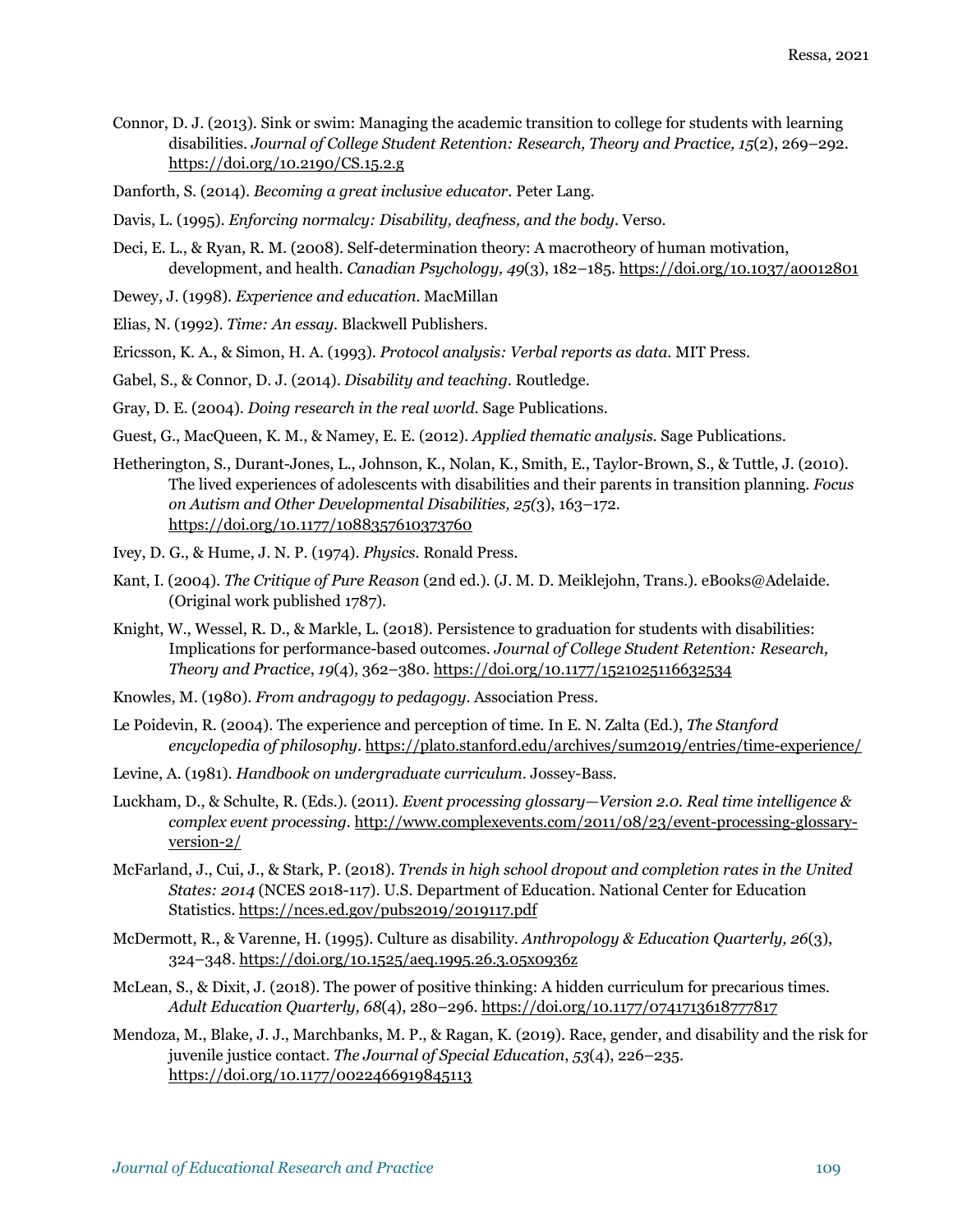- Michaels, C. A., & Ferrara, D. L. (2009). Promoting post-school success for all: The role of collaboration in person-centered transition planning. *Journal of Educational and Psychological Consultation*, *16*(4), 287–313. https://doi.org/10.1207/s1532768Xjepc1604\_4
- Moll, L. C., Amanti, C., Neff, D., & Gonzalez, N. (1992). Funds of knowledge for teaching: Using a qualitative approach to connect homes and classrooms. *Theory into Practice*, *31*(2), 132–141. https://doi.org/10.1080/00405849209543534
- Morningstar, M. E., Kurth, J. A., & Johnson, P. J. (2017). Examining national trends in educational placements for students with significant disabilities. *Remedial and Special Education*, *38*(1), 3–12. https://doi.org/10.1177/0741932516678327
- Nelms, T. P. (1991). Has the curriculum revolution revolutionized the definition of curriculum? *Journal of Nursing Education*, *30*(1), 5–8. https://doi.org/10.3928/0148-4834-19910101-04
- Nordquist, R. (2020). *Definition and examples of narratives in writing*. ThoughtCo. https://www.thoughtco.com/narrative-composition-term-1691417
- Núñez, R., Cooperrider, K., Doan, D. & Wassmann, J. (July 1, 2012). Contours of time: topographic construals of past, present, and future in the Yupno Valley of Papua New Guinea. *Cognition*, *124*(1), 25–35*.* https://doi.org/10.1016/j.cognition.2012.03.007
- Oliver, M. (1990). *The politics of disablement: A sociological approach*. St. Martin's Press.
- Oppenheimer, S., Krispin, O., Levy, S., Ozeri, M., & Apter, A. (2018). The impact of coping patterns and chronic health conditions on health-related quality of life among children and adolescents. *European Journal of Pediatrics, 177(*6), 935–943. https://doi.org/10.1007/s00431-018-3146-6
- Osgood, R. L. (2008). *The history of special education: A struggle for equality in American public schools*. Praeger Publishers.
- Piasecki, D. J. (2011). *Saving warehouse space.* Ops Publishing.
- Portelli, J. P. (1993). Exposing the hidden curriculum. *Journal of Curriculum Studies*, *25*(4), 343–358. https://doi.org/10.1080/0022027930250404
- Ressa, T. W. (2016). *The path to college: Transition experiences of students with disabilities*. [Unpublished doctoral thesis] The Ohio State University Columbus. http://rave.ohiolink.edu/etdc/view?acc\_num=osu1462887244
- Russell, D. W., Altmaier, E., & Van Velzen, D. (1987). Job-related stress, social support, and burnout among classroom teachers. *Journal of Applied Psychology*, *72*(2), 269–274. https://doi.org/10.1037/0021- 9010.72.2.269
- Samuels, E. (2017). Six ways of looking at crip time. *Disability Studies Quarterly, 17*(3). https://doi.org/10.18061/dsq.v37i3.5824
- Saunders, B., Kitzinger, J., & Kitzinger, C. (2015). Anonymising interview data: Challenges and compromise in practice. *Qualitative Research*, *15*(5), 616–632. https://doi.org/10.1177/1468794114550439
- Schwarz, P. (2006). *From disability to possibility: The power of inclusive classrooms*. Heinemann.
- Semper, J. V. O., & Blasco, M. (2018, September 1). Revealing the hidden curriculum in higher education. *Studies in Philosophy & Education, 37*(1), 481–496*.* https://doi.org/10.1007/s11217-018- 9608-5
- Silverman, D. (2010). *Doing qualitative research: A practical handbook*. SAGE.